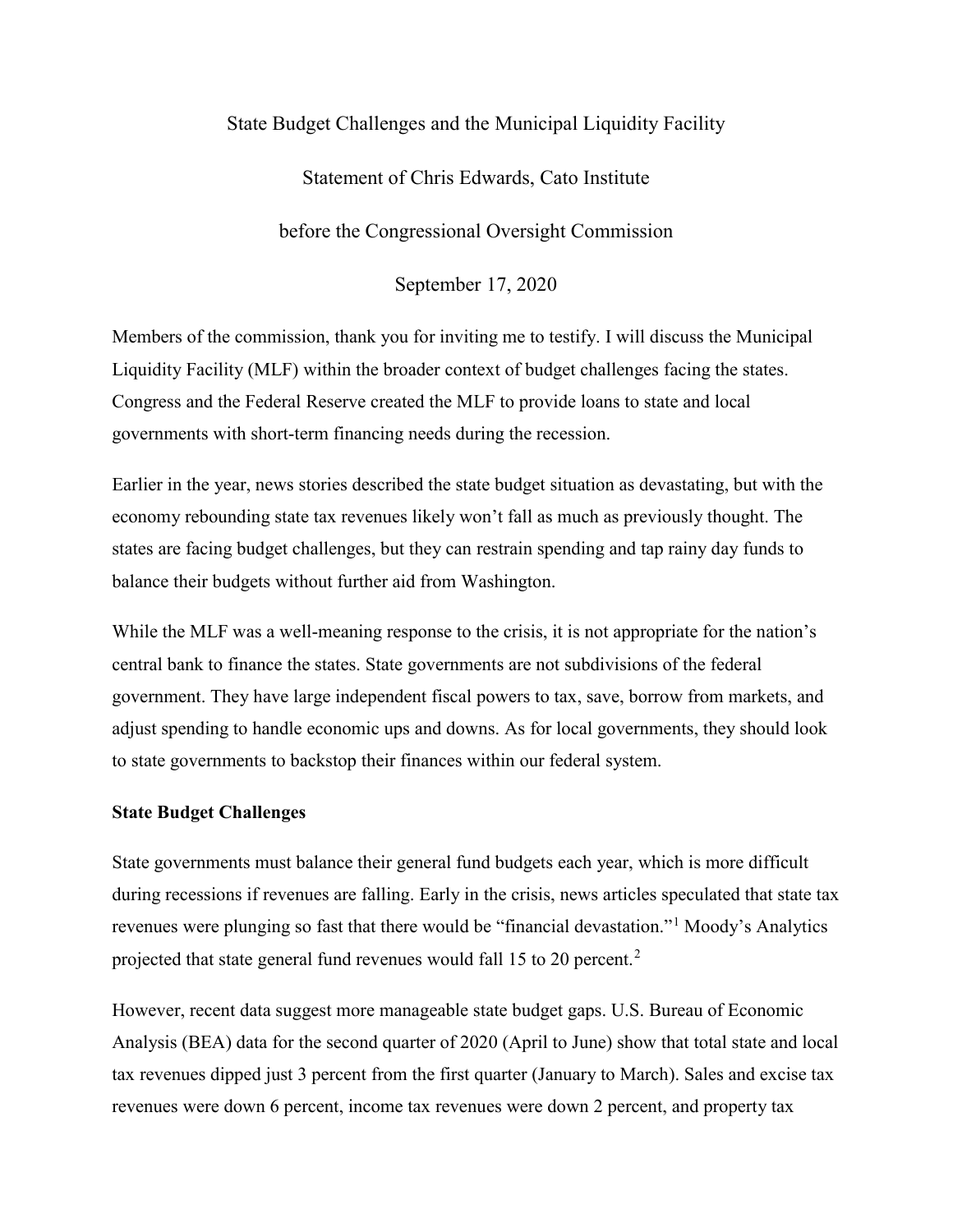revenues rose 1 percent.<sup>[3](#page-2-2)</sup> Compared to the second quarter of 2019, state and local tax revenues for the second quarter 2020 were down 3 percent.

Commentators often conflate the budget situations of state and local governments, but they are quite different. While income and sales tax revenues have dipped for state governments, local governments raise 72 percent of their tax dollars from property taxes, which rose modestly in the second quarter.

During the recession a decade ago, local tax revenues nationwide did not fall because property tax revenues were flat for two years and then started rising again, and that was true even though home prices fell substantially at the time.<sup>[4](#page-2-3)</sup> During the current recession, home prices are rising. Average U.S. home prices in July were up about 5 percent from a year earlier, and prices are expected to continue rising modestly.<sup>[5](#page-2-4)</sup> Commercial property prices are down this year, but the drop is substantially less than during the last recession, at least so far.<sup>[6](#page-2-5)</sup>

An August National League of Cities analysis that projected large budget gaps for city governments is based on an assumption that property tax revenues would plunge.<sup>[7](#page-2-6)</sup> But so far, that does not seem to be happening. $8$  Of course, the recession is hitting some cities and states harder than others, but there is no national crisis in local government finances.

The modest overall decline in state and local tax revenues during the second quarter of 2020 can be compared to the huge increase in federal aid for the states in that period. State and local tax revenues fell \$13 billion from the first to the second quarters, but overall federal aid increased by \$1[9](#page-2-8)3 billion, according to the BEA.<sup>9</sup> Overall state and local revenues (from taxes, federal aid, and other sources) rose from \$716 billion in the first quarter of 2020 to \$893 billion in the second quarter.

State and local budgeting is more challenging than during the boom years, but there has been no collapse in funding for schools and other services. Congress has aided states with the \$150 billion Coronavirus Relief Fund, \$442 billion for the unemployment compensation expansion, \$172 billion for extra Medicaid benefits, \$30 billion for education funding, \$111 billion for disaster relief, \$66 billion for SNAP benefits, \$26 billion for public transportation, and other aid.<sup>[10](#page-2-9)</sup> Some federal relief money is still in the pipeline flowing to local governments.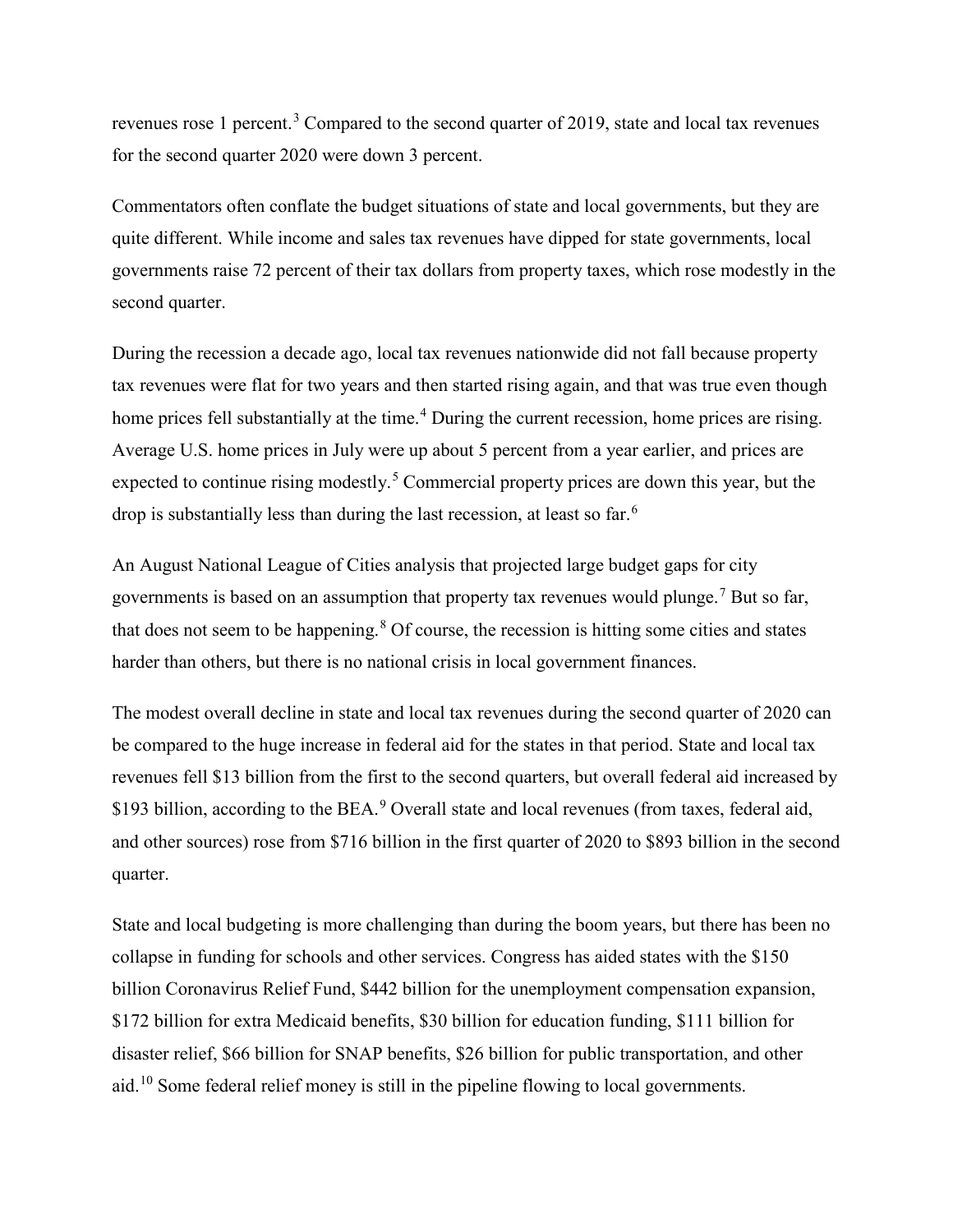A September survey of 37 states by the National Conference of State Legislatures found that general fund tax revenues are estimated to be down 10 percent in 2021 compared with pre-crisis projections.<sup>[11](#page-2-10)</sup> That expected drop from projections translates into a drop from the 2019 revenue peak of about 4 percent.<sup>[12](#page-2-11)</sup>

Also, regular federal aid for state and local governments amounts to almost \$700 billion a year and pays for one-quarter of state and local budgets.<sup>[13](#page-3-0)</sup> Thus, a 4 percent drop in state tax revenues translates into a smaller percentage drop in overall state revenues even without all the additional federal aid passed this year.

How should states deal with budget gaps? They should freeze or cut spending and tap their rainy day funds. Going into the recession in 2020, rainy day fund balances totaled 8.7 percent of annual general fund spending for the states as a whole, which is substantially higher than the 4.8 percent going into the last recession in 2008.<sup>[14](#page-3-1)</sup> Many states have started drawing from their rainy day funds for their 2021 budgets.

<span id="page-2-4"></span><span id="page-2-3"></span><span id="page-2-2"></span><span id="page-2-1"></span><span id="page-2-0"></span>However, the size of rainy day funds varies widely. Going into the recession, the funds totaled 10 percent or more of annual spending in 20 states, but they totaled less than 5 percent in 12 states.[15](#page-3-2) Among those less-prudent states, New Jersey, Pennsylvania, Illinois, and Kansas had saved virtually nothing going into 2020. It is hard to sympathize with state governments that have empty rainy day funds after an 11-year economic expansion.

### <span id="page-2-7"></span><span id="page-2-6"></span><span id="page-2-5"></span>**Municipal Liquidity Facility**

<span id="page-2-9"></span><span id="page-2-8"></span>With \$35 billion from Congress, the Federal Reserve created the MLF in April to loan through a special purpose vehicle up to \$500 billion to state governments and large local governments. To date, the MLF has lent \$1.2 billion to the state of Illinois and \$450.7 million to New York's Metropolitan Transportation Authority (MTA).

<span id="page-2-11"></span><span id="page-2-10"></span>The MLF is a foray into a new activity outside of the Fed's role of ensuring stability in the financial system. When there was pressure a decade ago for the Fed to lend to state and local governments, then Fed chair Ben Bernanke was opposed. He said regarding state and local loans and possible defaults: "This is really a political, fiscal issue," not a central bank issue.<sup>[16](#page-3-3)</sup> This year, Robert Pozen warned against expanding the MLF: "The central bank's independence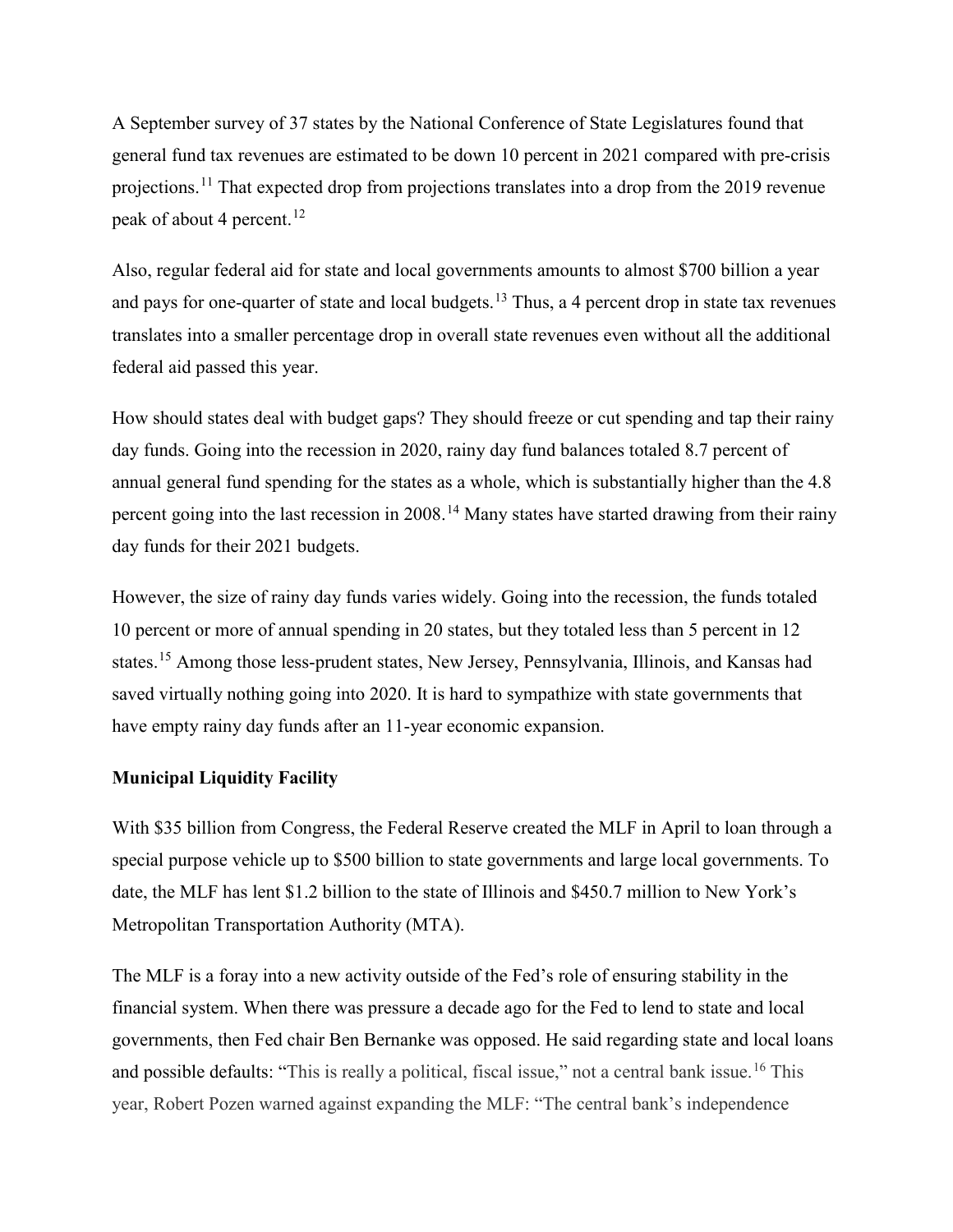<span id="page-3-0"></span>would be undermined if it became a big purchaser of long-term bonds from financially weak but politically influential local governments."[17](#page-3-4)

<span id="page-3-3"></span><span id="page-3-2"></span><span id="page-3-1"></span>The two MLF loans have saved the issuing entities interest costs, but that is not a goal worth undermining federalism for and pushing aside market interest rates.<sup>[18](#page-3-5)</sup> Market interest rates reflect important information about risk. State and local debt issuers have strong incentives to balance their books and act with fiscal prudence to boost their credit ratings and ease access to borrowing at lower interest rates. It makes no sense for the Federal Reserve to undermine market signals and essentially reward fiscally unsound jurisdictions with loan subsidies.

<span id="page-3-6"></span><span id="page-3-5"></span><span id="page-3-4"></span>In general, state governments are far more fiscally responsible than the federal government, not just because they have formal balanced-budget rules, but also because of the discipline of credit markets. Federal Reserve intervention undercuts incentives for state fiscal responsibility. The MLF has been little used, but the precedent it creates is troubling.

<span id="page-3-10"></span><span id="page-3-9"></span><span id="page-3-8"></span><span id="page-3-7"></span>It is not a surprise that the State of Illinois was first in line to receive a loan because it has perhaps the most poorly managed state finances in the nation.<sup>[19](#page-3-6)</sup> It has the lowest credit rating among the states and one of the highest relative loads of debt and unfunded liabilities.<sup>[20](#page-3-7)</sup> Illinois has billions of dollars of unpaid bills to state suppliers, which proliferated even when the economy was growing.<sup>[21](#page-3-8)</sup>

<span id="page-3-15"></span><span id="page-3-14"></span><span id="page-3-13"></span><span id="page-3-12"></span><span id="page-3-11"></span>Federal aid to ill-managed jurisdictions undermines their incentives to make needed fiscal reforms. For Illinois, state-source general fund revenues are expected to fall 4 percent in 2021, but the state is increasing program spending 2.2 percent and overall spending 5.9 percent based on funding from the MLF and other new debt.<sup>[22](#page-3-9)</sup> Despite the recession and inability to balance its books, the state is going ahead this year with  $$261$  million in pay raises for state workers.<sup>[23](#page-3-10)</sup> Illinois should at least be freezing spending—as other states are doing—to get out of its vicious debt cycle.

<span id="page-3-20"></span><span id="page-3-19"></span><span id="page-3-18"></span><span id="page-3-17"></span><span id="page-3-16"></span>New York's MTA was in deep trouble even before the recession.<sup>[24](#page-3-11)</sup> It has a huge debt load and large looming costs for deferred maintenance and capital investment.<sup>[25](#page-3-12)</sup> Subway ridership was dipping even before this year, and the health crisis may deliver a long-term blow.<sup>[26](#page-3-13)</sup> New York's subways and buses have high operating costs which fares only partly cover.<sup>[27](#page-3-14)</sup> Rather than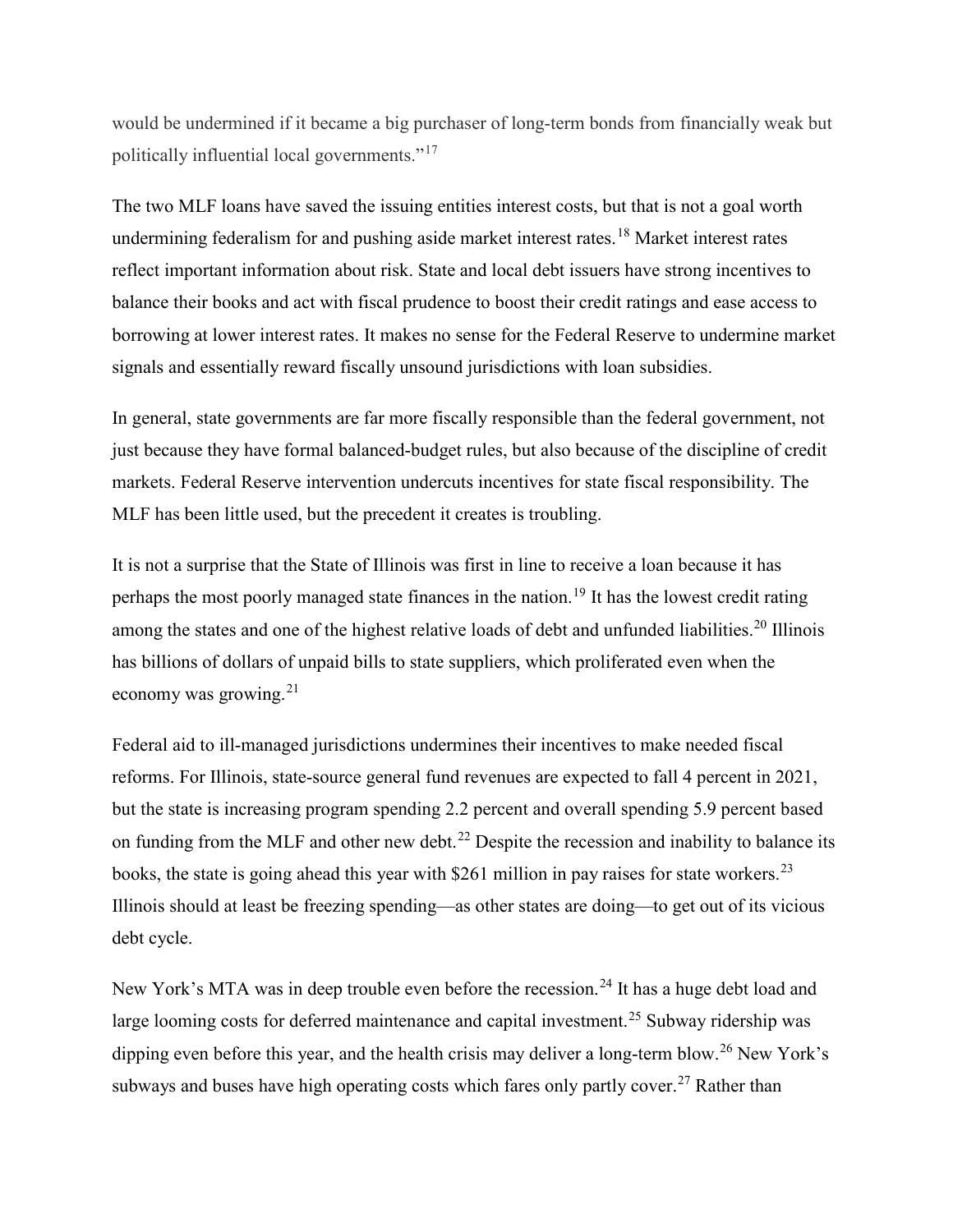<span id="page-4-0"></span>borrowing from the federal government or the central bank, the MTA should be restructuring. It is out of the purview of this hearing, but transit agencies can be run without massive debts and bloated costs. Hong Kong successfully privatized its subway two decades ago, and the efficient system gets no taxpayer subsidies for operating or capital costs.<sup>[28](#page-3-15)</sup>

Congressional and Federal Reserve subsidies or bailouts undermine incentives for state and local policymakers to pursue needed reforms. That can also be true of business bailouts, but there is a difference between businesses and governments: businesses don't directly control their revenues, and this year revenues at many businesses plunged because of health-related closings. By contrast, governments always have the power to tax and thus can raise whatever revenues they need. Spending cuts and rainy day funds are preferable means of closing budget gaps, but ultimately state and local governments have powers to raise revenues that businesses do not.

The New York Fed's FAQ on the MLF says that it "… discourages use of the Facility as the unusual and exigent circumstances that motivated the program recede and economic conditions normalize."<sup>29</sup> Economic conditions and the municipal bond market are normalizing, indicating that the MLF should be discontinued on its own terms.

#### **Looking Ahead**

When tax revenues fall during recessions, state governments should tap their rainy day funds, cut low-value programs, freeze salaries, and postpone new initiatives. Millions of American businesses have tightened their belts in recent months, so why not governments? Today's lean budget climate is an opportunity for state and local agencies to improve efficiencies.

Some analysts support greater aid to the states believing that it creates a large multiplier effect to boost the economy. However, a 2019 review of the academic literature by the University of California's Valerie Ramey suggests that the government spending multiplier is likely less than 1.0, meaning that higher government spending shrinks the private sector. Ramey found:

For multipliers on general government purchases, the evidence from developed countries suggests that they are positive but less than or equal to unity, meaning that government purchases raise GDP but do not stimulate additional private activity and may actually crowd it out. …. In summary, most estimates of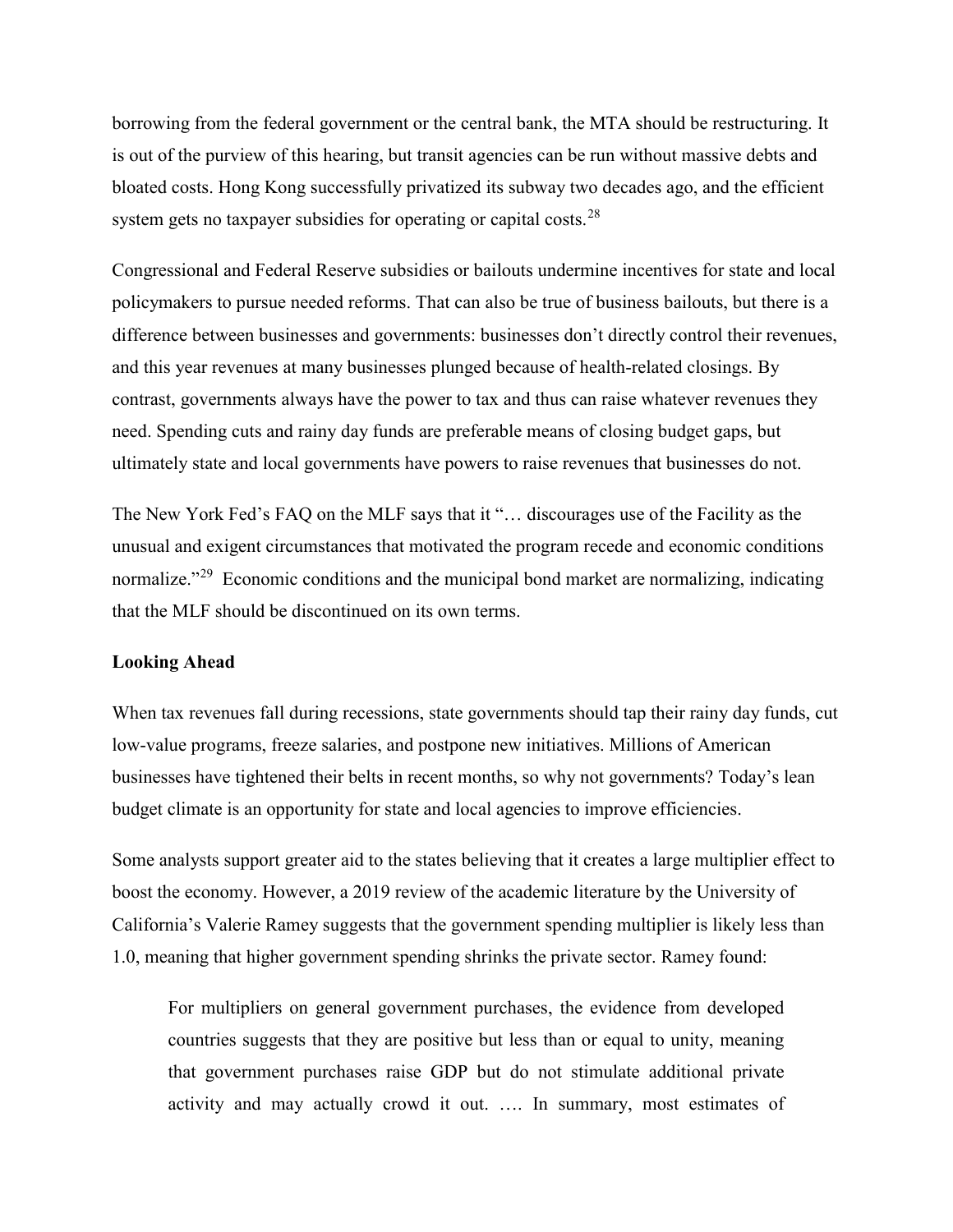government spending multipliers for general categories of government spending for averages over samples are in the range of 0.6 to 0.8, or perhaps up to 1. The evidence for multipliers above one during recessions or times of slack is typically not robust.[30](#page-3-17)

Thus, while the government may be able to boost measured GDP in the short run with more spending, the government will end up being larger and the private sector smaller. Also, more government debt from extra spending means higher taxes down the road and thus reduced output in the long run.

Policymakers should consider that debt-financed spending pushes costs forward onto younger generations of Americans. Federal debt held by the public has now eclipsed \$20 trillion, and state and local governments are also pushing trillions of dollars of debt and unfunded retirement costs onto future taxpayers. With the economy now recovering, it is not fair or prudent to increase government borrowing and spending further. Going forward, the states should close budget gaps by using rainy day funds and restraining spending.

After the economy recovers, the states should prepare for the next downturn by reducing their debt loads and building larger rainy day funds. After its budget crisis a decade ago, California created a more robust rainy day funding mechanism.<sup>[31](#page-3-18)</sup> The state's fund grew from 4.6 percent of annual spending in 2014 to 13.7 percent by 2020.<sup>[32](#page-3-19)</sup> A California legislative report noted that the new mechanism, "takes volatile revenues off the table in good economic years so that they can be used to reduce the need for cuts in bad economic years."<sup>[33](#page-3-20)</sup>

States can also reduce boom-bust cycles in their budgets by adopting more stable sources of tax revenue. Sales tax revenues are usually more stable than income and capital gains tax revenues during recessions, although this recession may be somewhat different.<sup>[34](#page-4-0)</sup> Also, flat-rate income taxes are generally more stable revenue sources than highly progressive income taxes.

In sum, state and local governments are not helpless in the face of recessions, and they should be better prepared next time. The MLF is an unneeded central bank expansion into state budget policy. States can borrow in private markets, and local governments should look to state governments if they run into financial troubles. Expanding federal aid and loan programs for the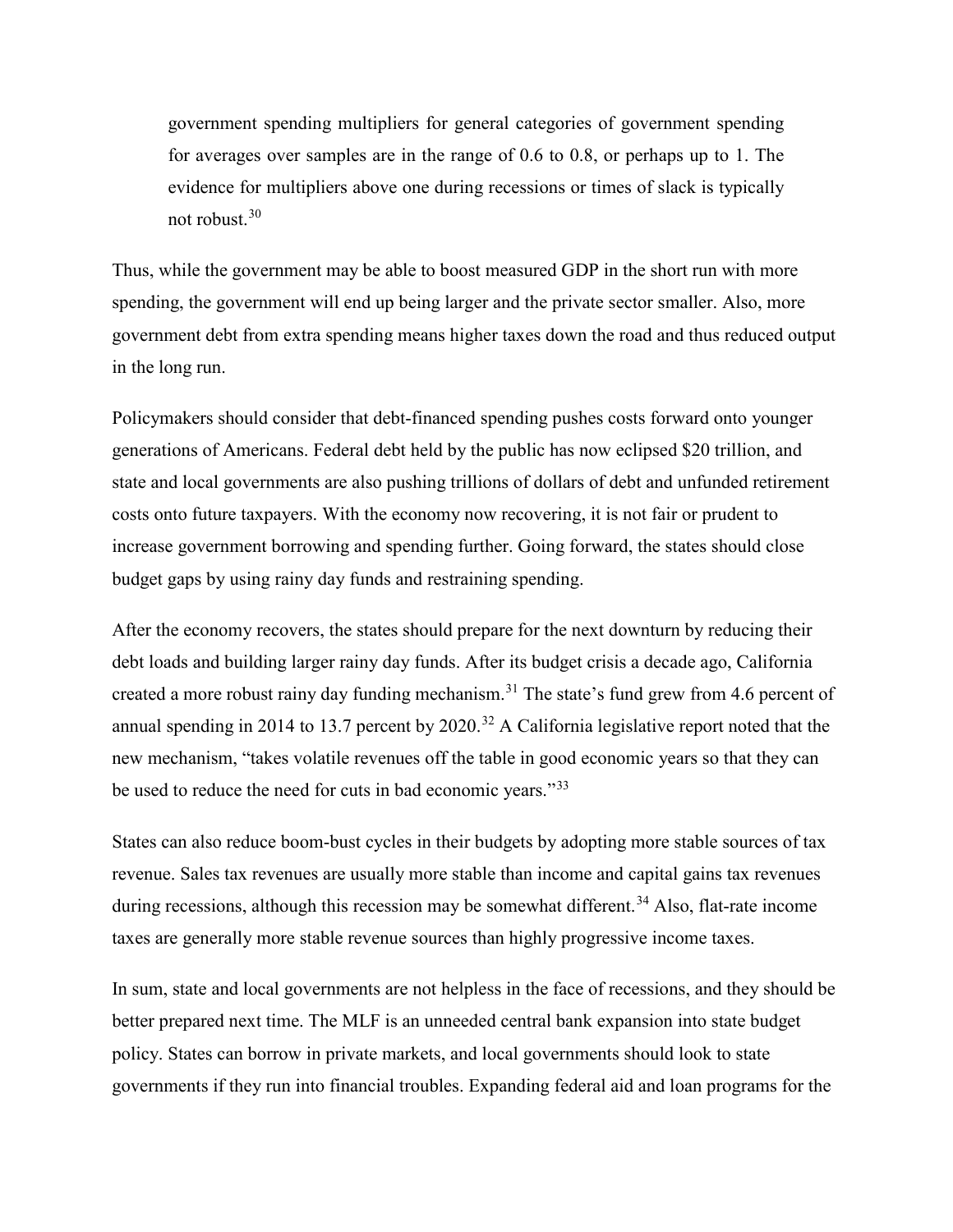states will undermine incentives for the states to pursue needed spending reforms and better prepare for the next downturn.

Thank you for holding these important hearings.

Chris Edwards

Director of Tax Policy Studies

Cato Institute

l

[cedwards@cato.org](mailto:cedwards@cato.org)

<sup>5</sup> CoreLogic, "U.S. Home Price Insights: Through July 2020 with Forecasts from August 2020 and July 2021." Zillow estimates an even larger home price increase. See Zillow Research,

<sup>&</sup>lt;sup>1</sup> Tony Romm, "Cities and states brace for economic 'reckoning,' eyeing major cuts and fearing federal coronavirus aid isn't enough," *Washington Post*, April 10, 2020.

<sup>2</sup> Dan White, Sarah Crane, and Colin Seitz, "Stress-Testing States: COVID-19," Moody's Analytics, April 14, 2020.

<sup>&</sup>lt;sup>3</sup> U.S. Bureau of Economic Analysis, Table 3.3, https://apps.bea.gov/iTable/index\_nipa.cfm.

<sup>&</sup>lt;sup>4</sup> U.S. Bureau of Economic Analysis, Table 3.21, https://apps.bea.gov/iTable/index\_nipa.cfm.

<sup>&</sup>quot;Zillow Weekly Market Report Through September 5," September 10, 2020. 6 Green Street, "Commercial Property Price Index," September 3, 2020,

www.greenstreet.com/insights/CPPI.

<sup>7</sup> Christiana K. McFarland and Michael A. Pagano, "City Fiscal Conditions 2020," National League of Cities.

<sup>&</sup>lt;sup>8</sup> For a discussion of why property tax revenues tend to be stable, see Robert McClelland, "Will Covid-19 Cause a Decline in Property Taxes?" Tax Policy Center, June 30, 2020.

 $9$  U.S. Bureau of Economic Analysis, Table 3.3, https://apps.bea.gov/iTable/index nipa.cfm. The BEA data is annualized, so I divided by four.

<sup>&</sup>lt;sup>10</sup> Congressional Budget Office, "An Update to the Budget Outlook: 2020 to 2030," September 2020, Figure A.2 and Table A.2.

<sup>&</sup>lt;sup>11</sup> National Conference of State Legislatures, "Coronavirus (Covid-19): Revised State Revenue Projections," September 10, 2020. Jared Walczak summaries other state revenue projections at Jared Walczak, "State Forecasts Indicate \$121 Billion 2-Year Tax Revenue Losses Compared to FY 2019," Tax Foundation, July 2020.

<sup>&</sup>lt;sup>12</sup> NASBO's pre-recession projections for state general fund revenues were \$886 for fiscal 2019 and \$944 billion for fiscal 2021. With a 10 percent reduction from projections, 2021 would be \$850 billion, which is 4 percent below the 2019 level. See National Association of State Budget Officers, "Fiscal Survey of States," Spring 2020.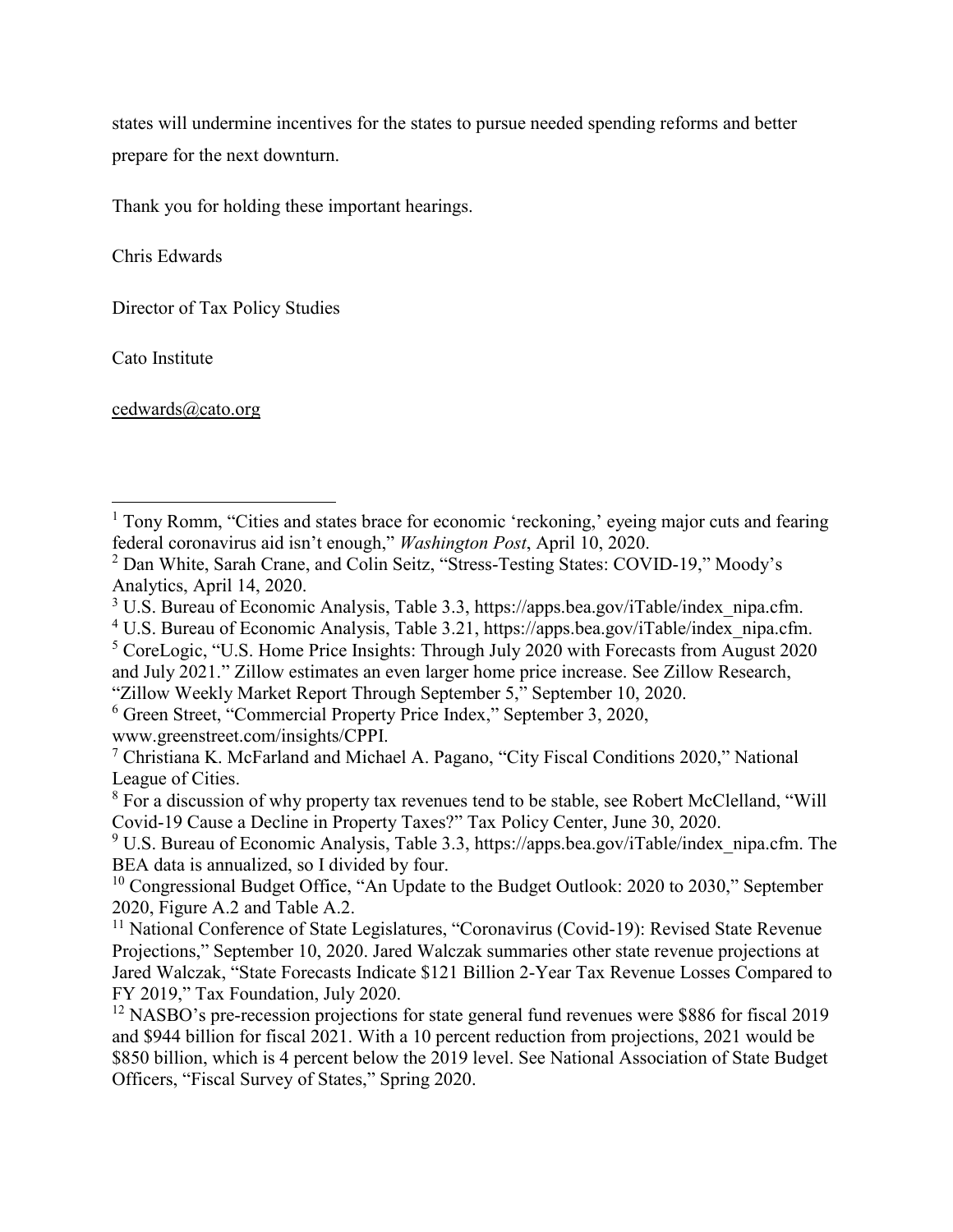$\overline{\phantom{a}}$  $13$  Federal aid was \$682 in 2019, which accounted for 25 percent of total state and local government revenues. U.S. Bureau of Economic Analysis, Table 3.3,

https://apps.bea.gov/iTable/index\_nipa.cfm.

<sup>14</sup> National Association of State Budget Officers, "Fiscal Survey of States," Spring 2020, Table 24.

<sup>15</sup> National Association of State Budget Officers, "Fiscal Survey of States," Spring 2020, Table 26.

<sup>16</sup> Jon Hilsenrath And Neil King Jr., "Bernanke Rejects Bailouts," *Wall Street Journal*, January 8, 2011.

<sup>17</sup> Robert C. Pozen, "A Fed Bailout Is Wrong for States and Cities," *Wall Street Journal*, April 15, 2020.

<sup>18</sup> For information on the Illinois loan, see Shruti Singh and Amanda Albright, "Illinois Becomes" First to Tap Fed Loans After Yields Surge," Bloomberg, June 2, 2020. For the MTA, see "New York Transit Agency Turns to Fed for \$450 Million Borrowing," Reuters, August 18, 2020.

<sup>19</sup> U.S. News & World Report, "Fiscal Stability Rankings: Measuring States' Short- and Long-Term Fiscal Health." See also The Volcker Alliance, "Truth and Integrity in State Budgeting," 2020. See also Eileen Norcross and Olivia Gonzalez, "Ranking the States by Fiscal Condition," Mercatus, October 2018.

<sup>20</sup> Pew Charitable Trusts, "The State Pension Funding Gap: 2018," June 11, 2020.

<sup>21</sup> Alexandra Silets, "Even with a Budget, Illinois Still Owes Billions in Unpaid Bills," WTTW.com, June 25, 2019.

<sup>22</sup> The Institute for Illinois' Fiscal Sustainability, "Illinois FY2021 Budget Relies on Federal Loans and Backlog Borrowing," June 2, 2020.

<sup>23</sup> Adam Schuster, "Don't Bail Out Feckless States Without Strings Attached," The Center Square, July 9, 2020.

<sup>24</sup> Nicole Gelinas, "The MTA Is Headed for a Total Financial Derailment," *New York Post*, August 23, 2020.

<sup>25</sup> Paul Berger, "Mounting Debt Threatens to Derail New York Transit System," *Wall Street Journal*, August 20, 2020.

<sup>26</sup> Streetsblog NYC, "The Subway Ridership Collapse—In Three Charts," March 23, 2020. <sup>27</sup> Alon Levy, "New York City Bus Operating Costs: An Analysis," Curbed New York, January 30, 2018.

<sup>28</sup> Chris Edwards, "Privatize Washington's Metro System," Cato Institute, January 18, 2017. See also Lincoln Leong, "The Rail Plus Property Model: Hong Kong's Successful Self-Financing Formula," Voices on Infrastructure, McKinsey & Company, March 2016.

<sup>29</sup> Federal Reserve Bank of New York, "FAQs: Municipal Liquidity Facility," September 8, 2020.

<sup>30</sup> Valerie A. Ramey, "Ten Years After the Financial Crisis: What Have We Learned from the Renaissance in Fiscal Research?" *Journal of Economic Perspectives* 33, no. 2 (spring 2019): 89– 114. Ramey's extensive research on this topic is posted at

https://econweb.ucsd.edu/~vramey/research.html#govt.

<sup>31</sup> California voters approved Proposition 2 in 2014 to create the stronger rainy day fund.

<sup>32</sup> National Association of State Budget Officers, "Fiscal Survey of States," Spring 2020, Table 26.

<sup>33</sup> California Legislative Analyst's Office, "CalFacts 2018," p. 12.